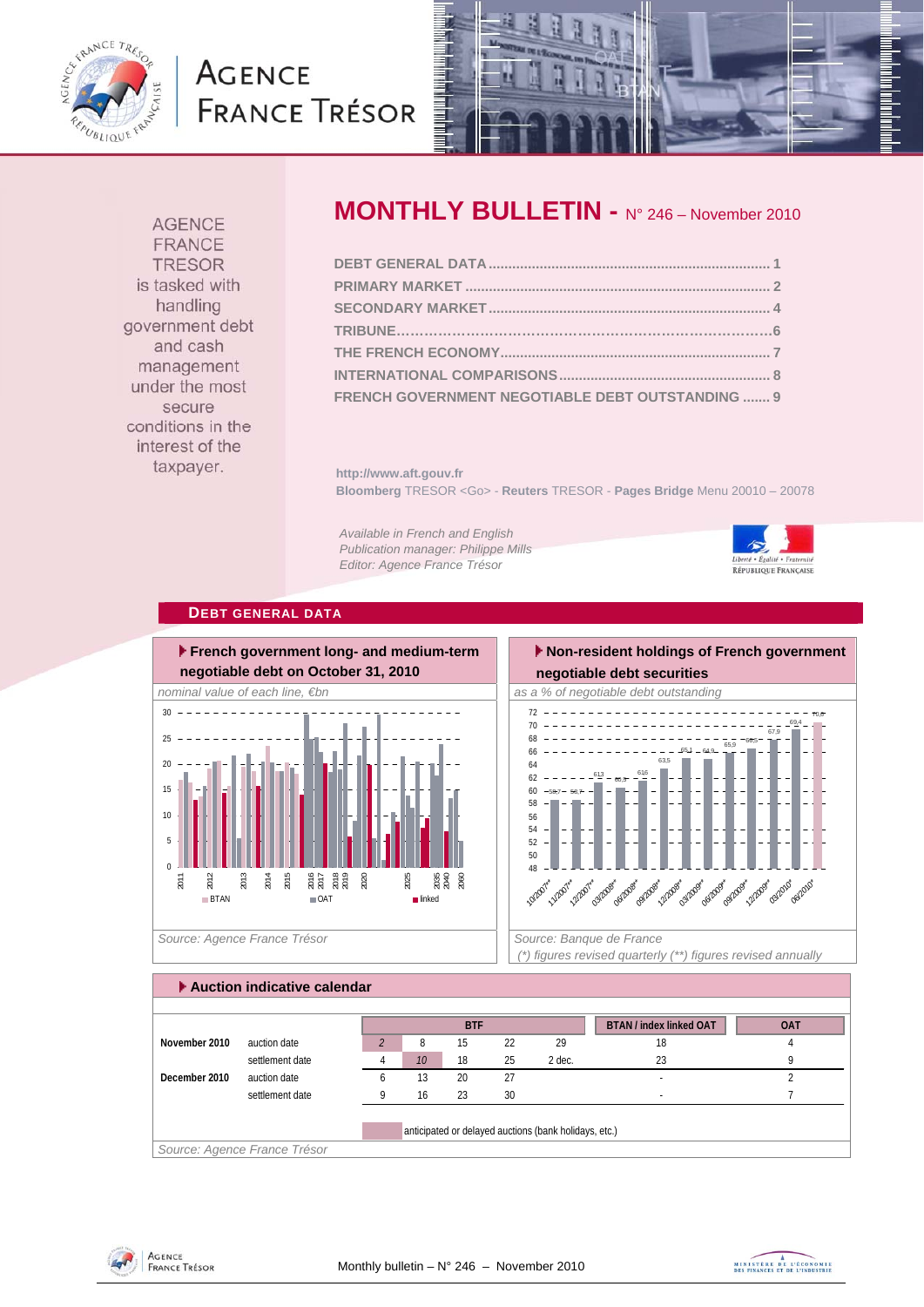#### **NEWS**

#### **Net reduction in short-term debt outstanding in 2010**

In the course of the year, the outstanding of fixed-rate short-term discount Treasury bills (BTFs) will be reduced by at least €20 billion. whereas a €14.5 billion decrease was forecast last September and while in April the Supplementary Budget Act anticipated virtually no change in the BTFs outstanding. The outstanding of short-term debt (maturing in less than one year) will in fact be reduced by nearly 10 percent for the sole year 2010.

This noteworthy reduction can be attributed to several factors, namely the decrease of the 2010 State fiscal deficit from €152 billion to €149.7 billion, as well as AFT's buyback, which translated into a €5.5 billion reduction in the outstanding of the January 2011-dated medium-term Treasury notes (BTANs), which reduced by the same amount the yearend cash balance required to repay the principal. In addition, the government received premiums on bonds issued in 2010. The last factor to mention is the policy of centralising the cash surpluses of public bodies, introduced in 2010, which will be pursued in 2011.

By the end of the year, the BTFs outstanding will decline to about €194 billion. This evolution represents a substantial contraction of nearly 3 percentage points of the total debt in one year, bringing the share of shortterm instruments in total negotiable government debt outstanding down to 15.7 percent.

This strategy will be pursued in 2011 so as the share of BTFs in total negotiable government debt will be reduced to 14.6 percent as of end 2011.

#### **PRIMARY MARKET**



**Jan. Feb. March Apr. May June July Aug. Sept. Oct. Nov. Dec.**

*Source: Agence France Trésor* 







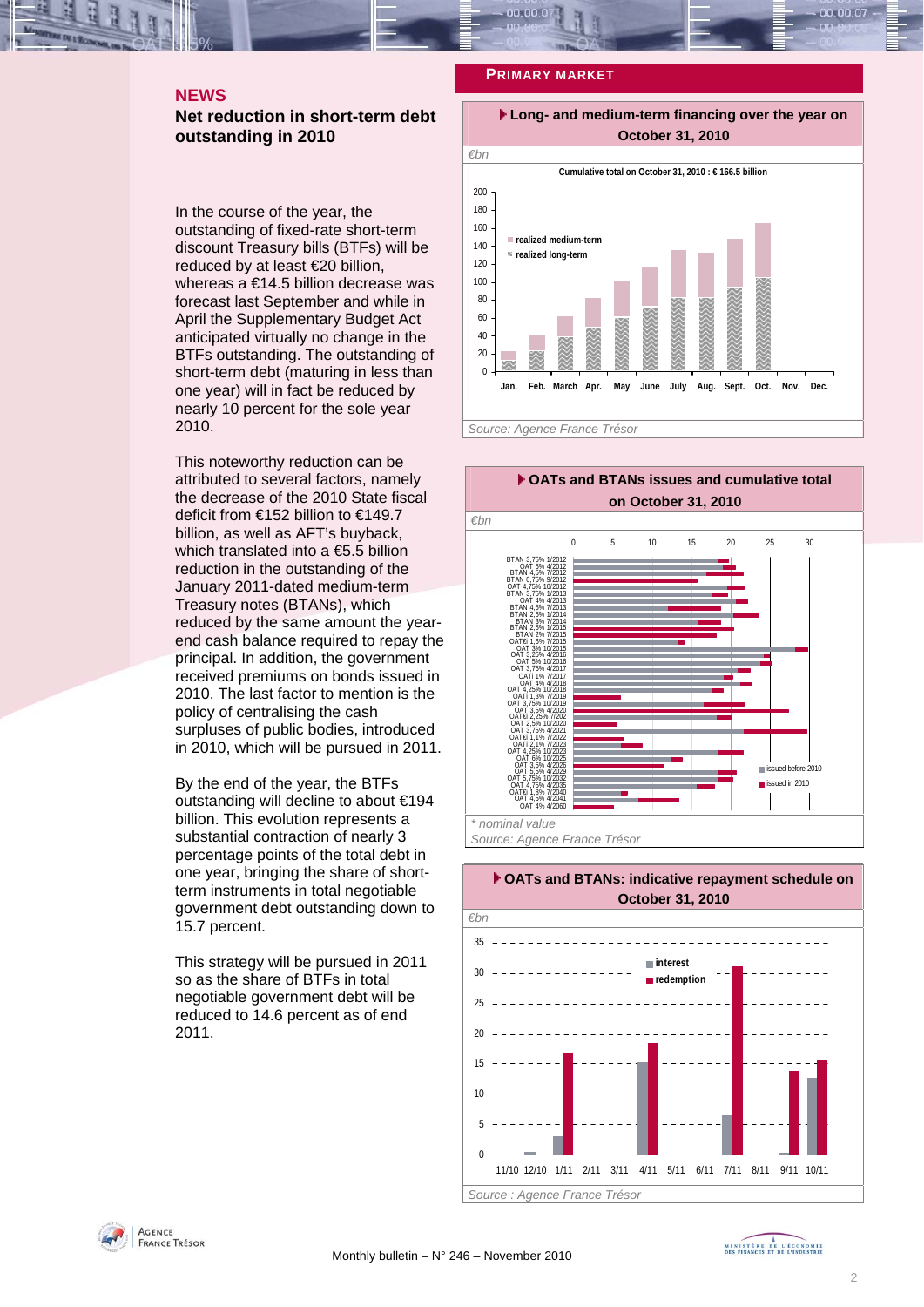

### **OAT and BTAN auctions – October 2010**

|                               | OAT 10 years | OAT 16 years        | OAT 19 years | BTAN 2 years | BTAN 3 years        | BTAN 5 years | OATI 9 years | OAT€i 12 years      | OATi 13 years |
|-------------------------------|--------------|---------------------|--------------|--------------|---------------------|--------------|--------------|---------------------|---------------|
|                               | 10/25/2020   | 4/25/2026           | 4/25/2029    | 9/20/2012    | 7/12/2013           | 7/12/2015    | 7/25/2019    | 7/25/2022           | 7/25/2023     |
|                               | 2.50%        | 3,50%               | 5,50%        | 0,75%        | 4,50%               | 2,00%        | 1,30%        | 1,10%               | 2,10%         |
| <b>Auction date</b>           | 10/7/2010    | 10/7/2010           | 10/7/2010    | 10/21/2010   | 10/21/2010          | 10/21/2010   | 10/21/2010   | 10/21/2010          | 10/21/2010    |
| Settlement date               | 10/12/2010   | 10/12/2010          | 10/12/2010   | 10/26/2010   | 10/26/2010          | 10/26/2010   | 10/26/2010   | 10/26/2010          | 10/26/2010    |
| Amount announced              |              | $< 7.500 - 8.500 >$ |              |              | $< 7,500 - 8,500 >$ |              |              | $< 1,500 - 2,000 >$ |               |
| Bid amount                    | 9.025        | 4.025               | 3,145        | 5.945        | 4.885               | 8,550        | 1,539        | 1.788               | 1.674         |
| Amount served                 | 5.075        | 2.290               | 1,125        | 2,610        | 1,315               | 4,557        | 0,580        | 0,855               | 0,550         |
| of which: NCTs before auction | 0.000        | 0.000               | 0,000        | 0.000        | 0.000               | 0.000        | 0.000        | 0.000               | 0.000         |
| NCTs after auction            | 0,355        | 0.442               | 0,036        | 0,000        | 0,000               | 0,000        | 0,000        | 0,000               | 0,000         |
| <b>Total issued amount</b>    | 5,430        | 2,732               | 1,161        | 2,610        | 1.315               | 4,557        | 0.580        | 0.855               | 0,550         |
| Bid-to-cover ratio            | 1.78         | 1.76                | 2.80         | 2,28         | 3,71                | 1,88         | 2,65         | 2,09                | 3.04          |
| Weighted average price        | 98.42%       | 105.22%             | 132.52%      | 99.41%       | 108.66%             | 100.69%      | 105,13%      | 100,51%             | 113,02%       |
| Yield to maturity             | 2.68%        | 3.07%               | 3,15%        | 1,07%        | 1,23%               | 1,84%        | 0,69%        | 1,05%               | 1,01%         |
| Indexation coefficient*       | $\sim$       | $\sim$              | $\sim$       | $\sim$       | $\sim$              | $\sim$       | 1.01502      | 1.01305             | 1.04560       |
| ' as of the settlement date   |              |                     |              |              |                     |              |              |                     |               |
|                               |              |                     |              |              |                     |              |              |                     |               |
|                               |              |                     |              |              |                     |              |              |                     |               |

*Source: Agence France Trésor* 

*€m* 

| <b>BTF auctions - October 2010</b> |            |            |            |            |            |            |            |  |  |  |  |  |
|------------------------------------|------------|------------|------------|------------|------------|------------|------------|--|--|--|--|--|
| $\epsilon$ m                       |            |            |            |            |            |            |            |  |  |  |  |  |
|                                    | <b>BTF</b> | <b>BTF</b> | <b>BTF</b> | <b>BTF</b> | <b>BTF</b> | <b>BTF</b> | <b>BTF</b> |  |  |  |  |  |
|                                    | 1 month    | 2 month    | 3 month    | 4 month    | 6 month    | 9 month    | 1 year     |  |  |  |  |  |
| <b>Auction date</b>                |            |            | 10/4/2010  |            | 10/4/2010  | 10/4/2010  | 10/4/2010  |  |  |  |  |  |
| Settlement date                    |            |            | 10/7/2010  |            | 10/7/2010  | 10/7/2010  | 10/7/2010  |  |  |  |  |  |
| Maturity                           |            |            | 1/6/2011   |            | 3/24/2011  | 6/1/2011   | 9/22/2011  |  |  |  |  |  |
| <b>Total issued amount</b>         |            |            | 4.047      |            | 1.504      | 1.002      | 2.004      |  |  |  |  |  |
| Weighted average rate              |            |            | 0.501%     |            | 0.598%     | 0.650%     | 0.719%     |  |  |  |  |  |
| <b>Auction date</b>                |            |            | 10/11/2010 | 10/11/2010 | 10/11/2010 |            | 10/11/2010 |  |  |  |  |  |
| Settlement date                    |            |            | 10/14/2010 | 10/14/2010 | 10/14/2010 |            | 10/14/2010 |  |  |  |  |  |
| Maturity                           |            |            | 1/6/2011   | 2/24/2011  | 4/21/2011  |            | 9/22/2011  |  |  |  |  |  |
| <b>Total issued amount</b>         |            |            | 4,213      | 1,058      | 2,116      |            | 1,568      |  |  |  |  |  |
| Weighted average rate              |            |            | 0.512%     | 0.597%     | 0.657%     |            | 0.731%     |  |  |  |  |  |
| <b>Auction date</b>                |            |            | 10/18/2010 |            | 10/18/2010 |            | 10/18/2010 |  |  |  |  |  |
| Settlement date                    |            |            | 10/21/2010 |            | 10/21/2010 |            | 10/21/2010 |  |  |  |  |  |
| Maturity                           |            |            | 1/20/2011  |            | 4/21/2011  |            | 10/20/2011 |  |  |  |  |  |
| <b>Total issued amount</b>         |            |            | 4.504      |            | 2.007      |            | 2.001      |  |  |  |  |  |
| Weighted average rate              |            |            | 0.569%     |            | 0.711%     |            | 0.817%     |  |  |  |  |  |
| <b>Auction date</b>                |            |            | 10/25/2010 |            | 10/25/2010 |            | 10/25/2010 |  |  |  |  |  |
| Settlement date                    |            |            | 10/28/2010 |            | 10/28/2010 |            | 10/28/2010 |  |  |  |  |  |
| Maturity                           |            |            | 1/20/2011  |            | 4/21/2011  |            | 10/20/2011 |  |  |  |  |  |
| <b>Total issued amount</b>         |            |            | 4.006      |            | 2,009      |            | 2,005      |  |  |  |  |  |
| Weighted average rate              |            |            | 0,621%     |            | 0.781%     |            | 0,892%     |  |  |  |  |  |
|                                    |            |            |            |            |            |            |            |  |  |  |  |  |

*Source: Agence France Trésor* 



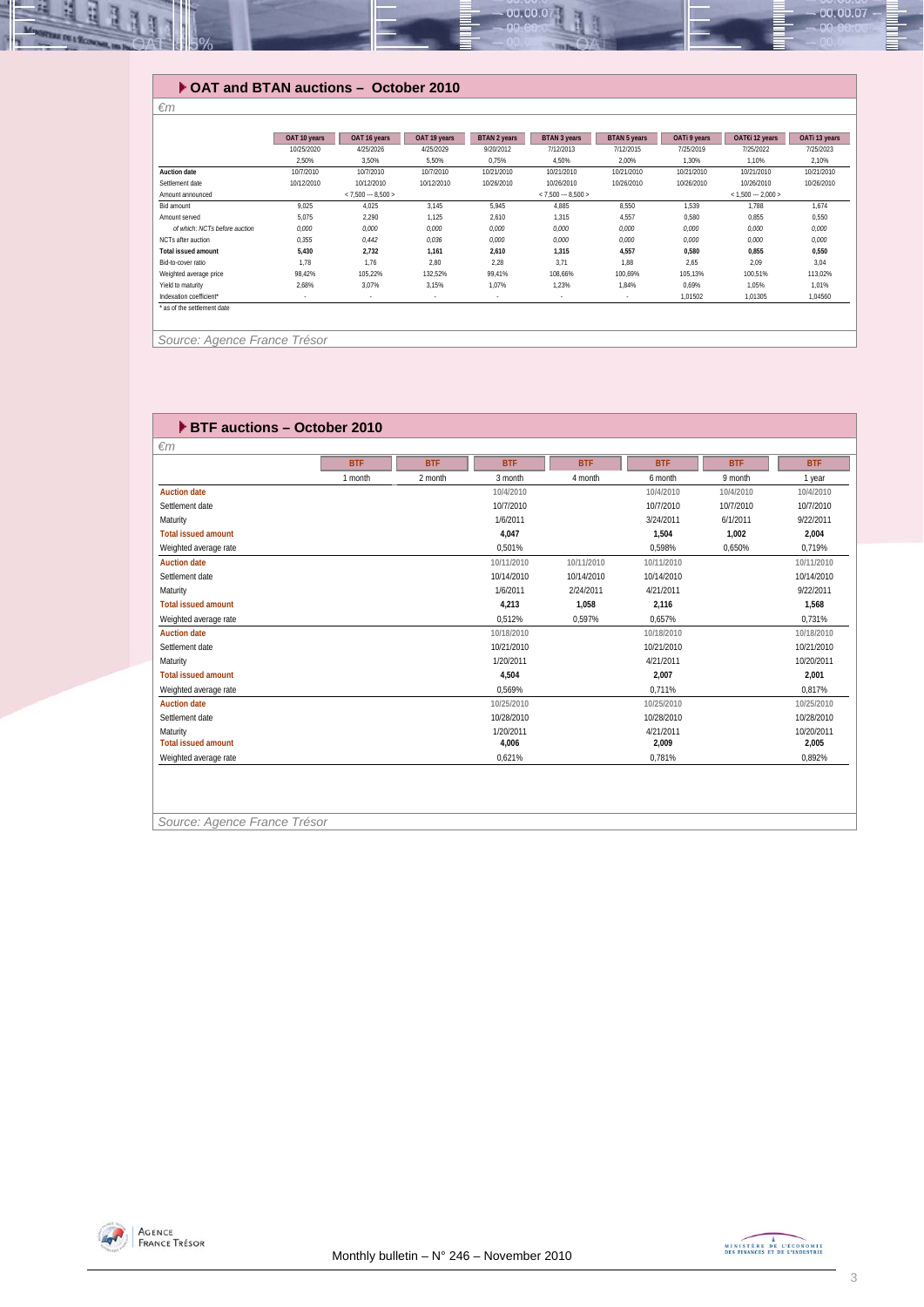

 $00.00.0$ 



*(1) difference between the yield of the OAT 3.75% April 2017 and the yield of the OATi 1% July 2017 (2) difference between the yield of the OAT 4.25% April 2019 and the yield of the OAT€i 2.25% July 2020 (3) difference between the yield of the OAT 5.5% April 2029 and the yield of the OATi 3.4% July 2029 (4) difference between the yield of the OAT 5.75% October 2032 and the yield of the OAT€i 3.15% July 2032* 

| $\varepsilon$ bn                        |          |         |          |         |         |          |          |                  |                |
|-----------------------------------------|----------|---------|----------|---------|---------|----------|----------|------------------|----------------|
|                                         | end      | end     | end      | end     | end     | end      | end      | end of September | end of October |
|                                         | 2003     | 2004    | 2005     | 2006    | 2007    | 2008     | 2009     | 2010             | 2010           |
| Negotiable government debt              |          |         |          |         |         |          |          |                  |                |
| outstanding                             | 788      | 833     | 877      | 877     | 921     | 1,017    | 1,148    | 1,223            | 1,223          |
| OAT                                     | 512      | 552     | 593      | 610     | 641     | 681      | 719      | 801              | 798            |
| <b>BTAN</b>                             | 168      | 184     | 189      | 200     | 202     | 198      | 215      | 215              | 221            |
| <b>BTF</b>                              | 109      | 97      | 95       | 66      | 79      | 138      | 214      | 206              | 203            |
| <b>Swaps outstanding</b>                | 61       | 61      | 52       | 44      | 42      | 28       | 20       | 16               | 16             |
| Average maturity of the negotiable debt |          |         |          |         |         |          |          |                  |                |
| before swaps                            | 5 years  | 6 years | 6 years  | 7 years | 7 years | 6 years  | 6 years  | 7 years          | 7 years        |
|                                         | 297 days | 79 days | 267 days | 45 days | 51 days | 292 days | 246 days | 8 days           | 33 days        |
| after swaps                             | 5 years  | 6 years | 6 years  | 7 years | 7 years | 6 years  | 6 years  | 6 years          | 7 years        |
|                                         | 235 days | 34 days | 228 days | 16 days | 29 days | 276 days | 233 days | 364 days         | 24 days        |

AGENCE **FRANCE TRÉSOR** 



 $00.00.07$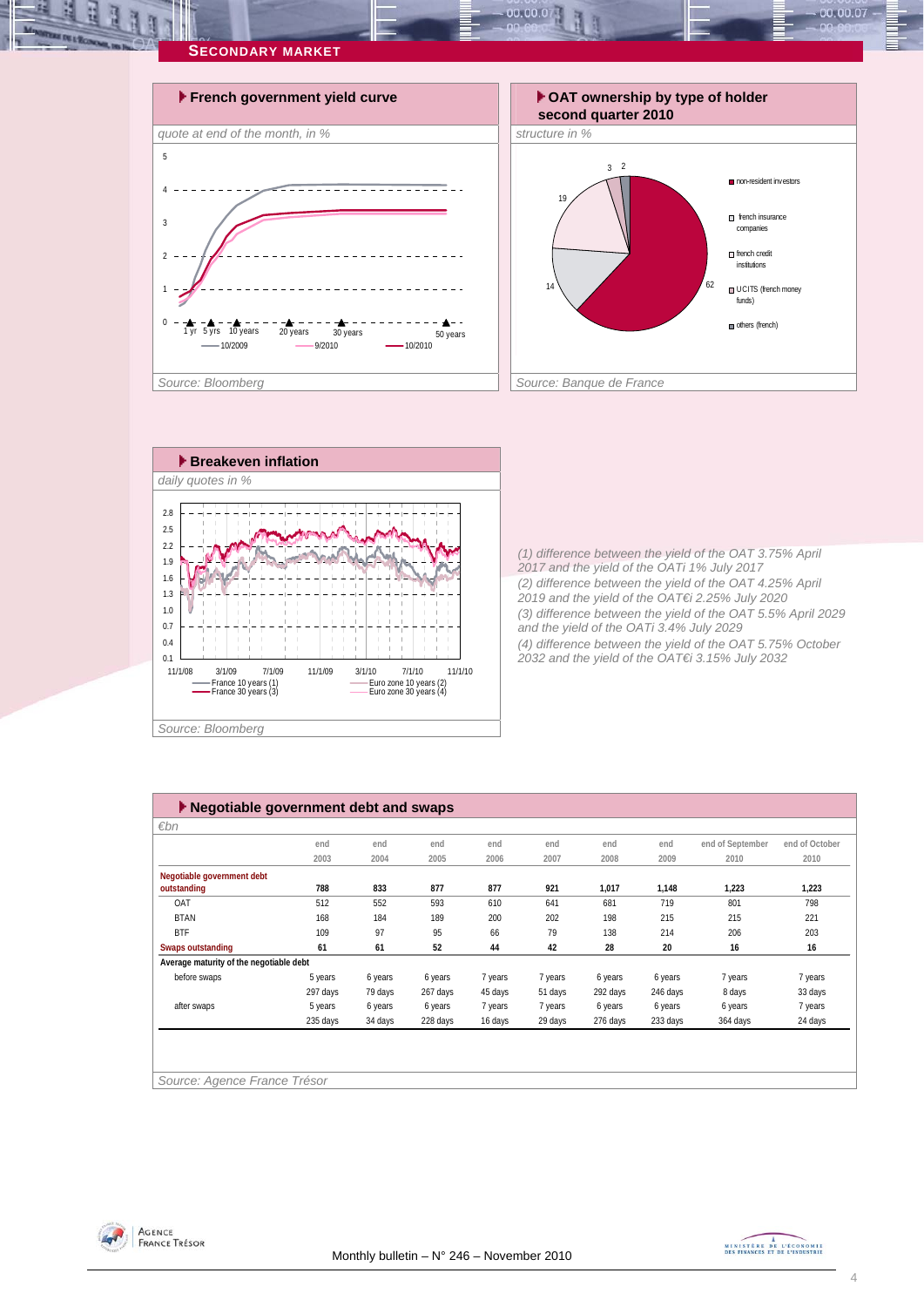

 $00.00.0$ 









00.00.07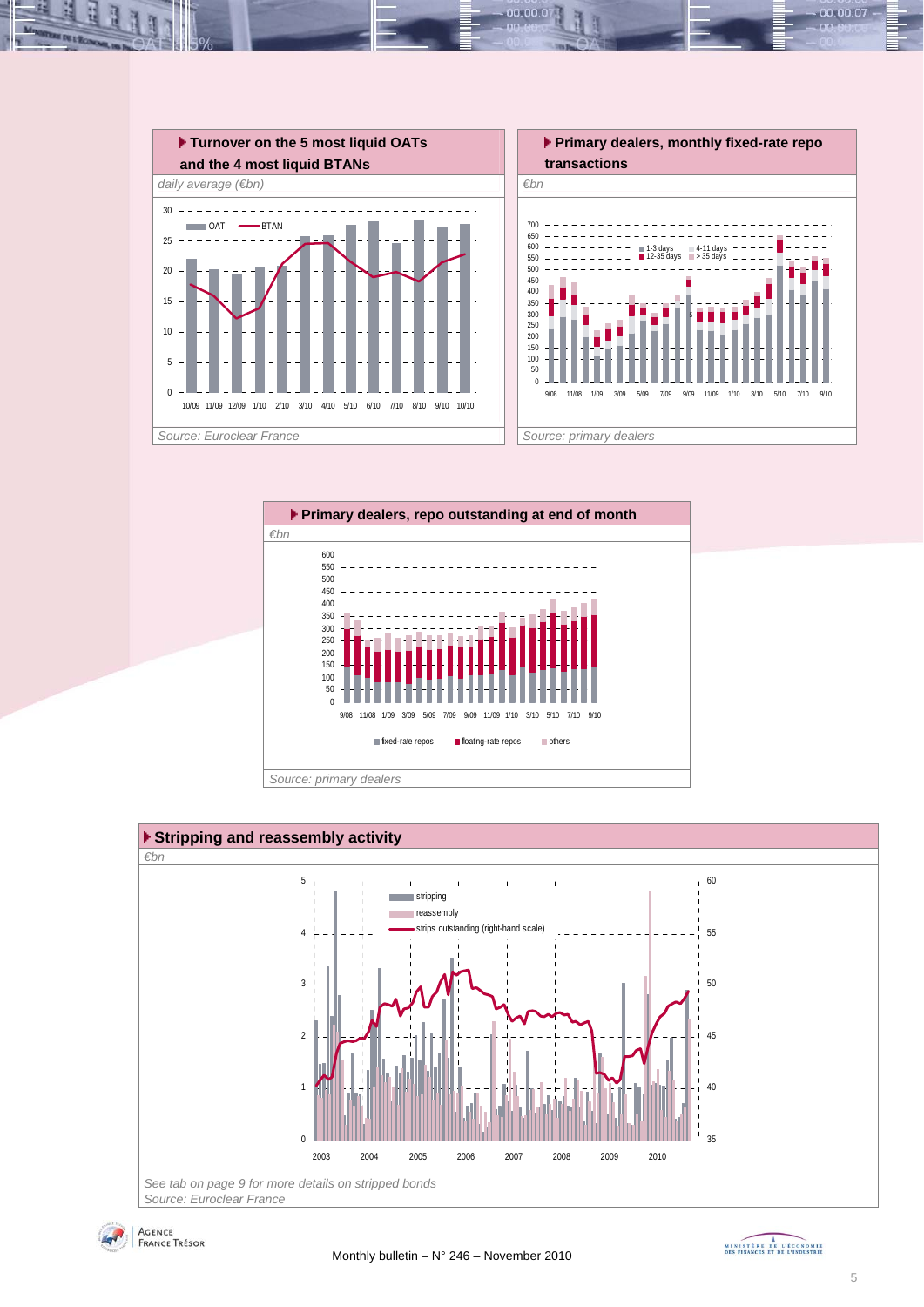## **Is the euro's recent appreciation a risk to the French economy?**

**By Olivier Bizimana, economist, Morgan Stanley** 

The euro has strengthened 7 % against the dollar since the beginning of September, at around 1.37 against the dollar in mid-November. While it has somehow fallen compared to its level at end October (around 1.4) on the back of renewed turmoil in the sovereign debt markets, it is in an upward trend since the beginning of the year. Do the recent movements in the nominal bilateral exchange rate put the French economy's nascent recovery at risk? What really matters is not the bilateral exchange rate of the euro against the dollar, but the effective exchange rate. This takes into account the exchange rate of the euro



against the currencies of a panel of France's main trading partners. Among these trading partners, outside the euro area the US is an important one, but not the major one. For example, its weight into the broad index of the effective exchange rate, calculated by the Bank for International Settlement (BIS), which takes into account "third-market effect", is about 8%<sup>1</sup>. In fact, as we can see in the chart below, the French nominal effective exchange rate has depreciated by more than 5% since the beginning of the year. The real effective exchange rate (deflated by unit labour costs), which really matters for competitiveness, has also depreciated by almost 6% since the beginning of 2010.

In addition, we don't regard the current levels of both the bilateral exchange rate against the dollar and the effective exchange rate as too high. Historically, they have reached levels higher than they are now. For instance, the real effective exchange rate is still low compared with its average value of the last five years.

Although the current exchange rate levels of the euro are not excessive yet, should the dollar slump accelerate, and without an adjustment in some currencies<sup>2</sup>, this could lead to an effective exchange rate appreciation in the euro, with an adverse effect on the French economy. Indeed, the estimated effects of movements in the effective exchange rate on French exports and on the overall economy are usually large. Our own econometric estimates suggest, for example, that, all else being equal, a one percent appreciation in the real effective exchange rate leads to a decrease in French exports of 0.7% in the long term. According to INSEE estimates, based on a large-scale macroeconomic model, a permanent appreciation of 10% in the effective exchange rate of the euro leads to a decline in the French activity growth of around 0.5 points per year during the following three years<sup>3</sup>.

In the very short term, the euro/dollar exchange rate should continue to experience high volatility, reflecting ongoing turbulence in the EMU sovereign debt markets. Still, in the near term, we project a strong euro until the second quarter of 2011 (1.43). Indeed, the euro/dollar exchange rate is likely to be guided by the divergent monetary policy stances of the Fed and the ECB. The former is expected to ease further its monetary conditions, whereas the latter should withdraw its special liquidity measures, and hence progressively tighten monetary conditions in the euro area. The euro/dollar exchange rate should subsequently depreciate in the second half of 2011, essentially because the US growth outlook should be supportive to the greenback. More importantly, we project the euro's effective exchange rate will depreciate 7% over the next year.

*NB: this Agence France Trésor forum offers economists an opportunity to express their personal opinion. Thus, the above article strictly reflects the author's view, and should not be construed as expressing the viewpoints of Agence France Trésor or the Ministry of the Economy, Industry and Employment.* 

*<sup>3</sup> For more details, see the article "Les effets de l'appréciation de l'euro sur l'économie française", INSEE, Note de Conjoncture, June 2008.* 



 *1 "Third-market effect" refers to the indirect competition faced in foreign markets from both domestic producers and exporters from third countries. In practice, exports are double-weighted in order to account for this effect.* 

*<sup>2</sup> Here we think about Emerging market currencies.*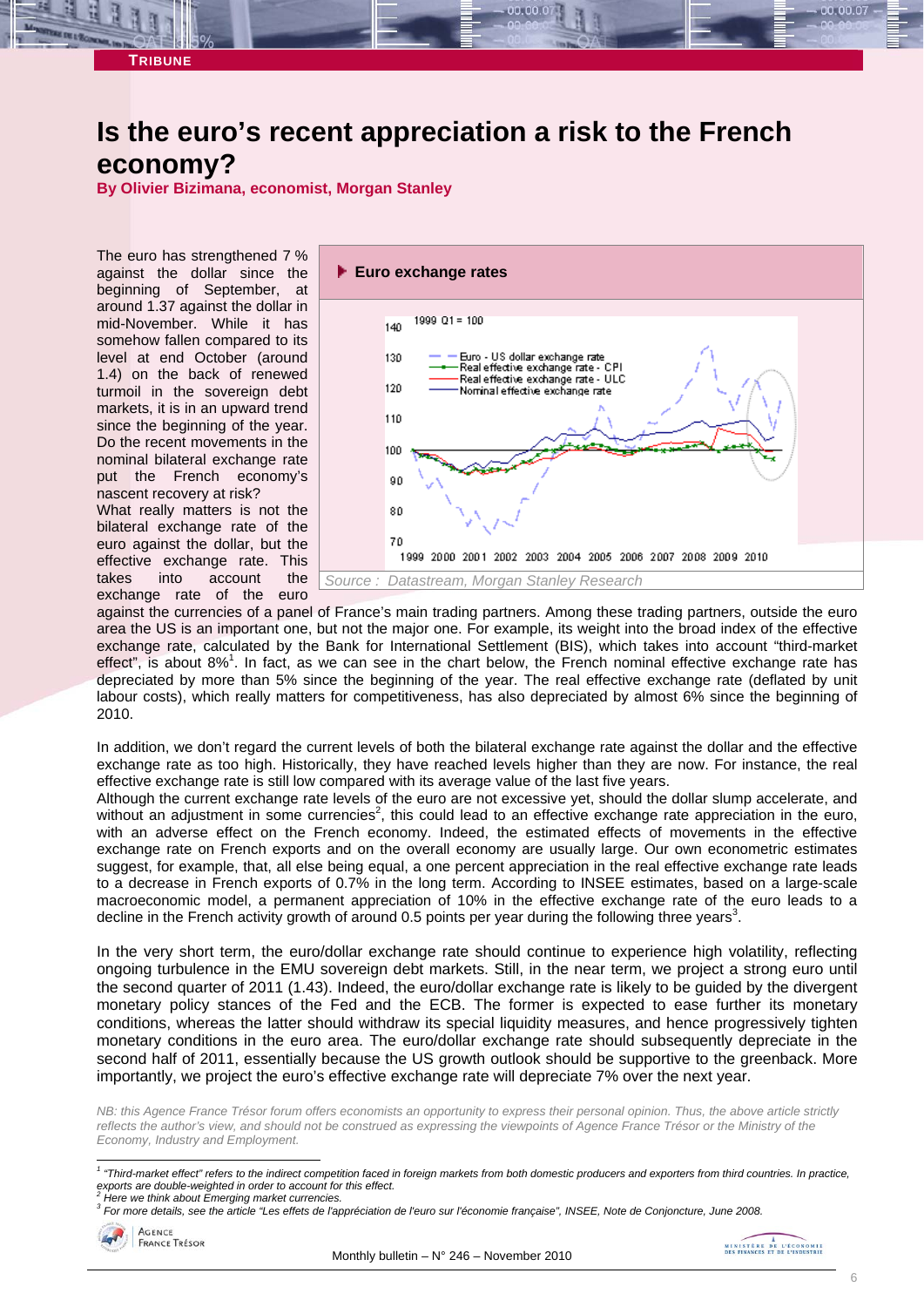| $\blacktriangleright$ Macro-economic forecast |         |        |      |
|-----------------------------------------------|---------|--------|------|
| Real growth rate as a %                       |         |        |      |
|                                               | 2009    | 2010   | 2011 |
| French GDP                                    | $-2.6$  | 1.5    | 2.0  |
| Household consumption                         | 0,6     | 1.4    | 1,7  |
| <b>Business investment</b>                    | $-8.0$  | $-0.9$ | 5.5  |
| <b>Exports</b>                                | $-12.4$ | 8.9    | 7,6  |
| Imports                                       | $-10.7$ | 7,1    | 6,7  |
| Consumer prices                               | 0.1     | 1.5    | 1.5  |
| (on an annual average basis)                  |         |        |      |
|                                               |         |        |      |

#### *Execent economic indicators*

| Industrial output*, year-on-year             | 5.1%          | 9/2010     |
|----------------------------------------------|---------------|------------|
| Household consumption*, year-on-year         | 1.1%          | 9/2010     |
| Unemployment rate (ILO)                      | 9.7%          | 6/2010     |
| Consumer prices, year-on-year                |               |            |
| all items                                    | 1.6%          | 10/2010    |
| all items excluding tobacco                  | 1.5%          | 10/2010    |
| Trade balance, fob-fob, sa                   | 4.7 FUR bn    | 9/2010     |
| m.                                           | 5.0 FUR bn    | 8/2010     |
| Current account balance, sa                  | $-4.4$ FUR bn | 9/2010     |
|                                              | -4.3 EUR bn   | 8/2010     |
| 10-year constant maturity rate (TEC10)       | 2.91%         | 10/29/2010 |
| 3-month interest rate (Euribor)              | 1.045%        | 10/29/2010 |
| FUR/USD                                      | 1.3857        | 10/29/2010 |
| EUR / JPY                                    | 111.87        | 10/29/2010 |
| the second set of the set of the set of some |               |            |

00.00.07

Source: Ministry of the Economy, Industry and Employment | | \*manufactured goods –

*Source: Insee; Ministry of the Economy, Industry and* 

*Employment; Banque de France* 





| ► Government budget monthly position                                |          |           |          |                        |           |  |  |  |  |  |  |  |
|---------------------------------------------------------------------|----------|-----------|----------|------------------------|-----------|--|--|--|--|--|--|--|
| €bn                                                                 |          |           |          |                        |           |  |  |  |  |  |  |  |
|                                                                     |          |           |          | end of September level |           |  |  |  |  |  |  |  |
|                                                                     | 2008     | 2009      | 2008     | 2009                   | 2010      |  |  |  |  |  |  |  |
| General budget                                                      |          |           |          |                        |           |  |  |  |  |  |  |  |
| balance                                                             | $-56,99$ | $-129,91$ | $-34,35$ | $-94.25$               | $-105,75$ |  |  |  |  |  |  |  |
| revenue                                                             | 291,12   | 237,22    | 221,58   | 109,66                 | 204,39    |  |  |  |  |  |  |  |
| expenditure                                                         | 348,11   | 367,13    | 255.92   | 263.91                 | 310,14    |  |  |  |  |  |  |  |
| Balance of special                                                  |          |           |          |                        |           |  |  |  |  |  |  |  |
| Treasury accounts                                                   | 0.72     | $-8.12$   | $-21.97$ | $-31.35$               | $-18,42$  |  |  |  |  |  |  |  |
| General budget                                                      |          |           |          |                        |           |  |  |  |  |  |  |  |
| outturn                                                             | $-56,27$ | $-138,03$ | $-56,32$ | $-125,60$              | $-124,17$ |  |  |  |  |  |  |  |
|                                                                     |          |           |          |                        |           |  |  |  |  |  |  |  |
|                                                                     |          |           |          |                        |           |  |  |  |  |  |  |  |
|                                                                     |          |           |          |                        |           |  |  |  |  |  |  |  |
| Source: Ministry of the Budget, Public Accounts and State<br>Reform |          |           |          |                        |           |  |  |  |  |  |  |  |
| for more information: http://www.budget.gouv.fr/                    |          |           |          |                        |           |  |  |  |  |  |  |  |





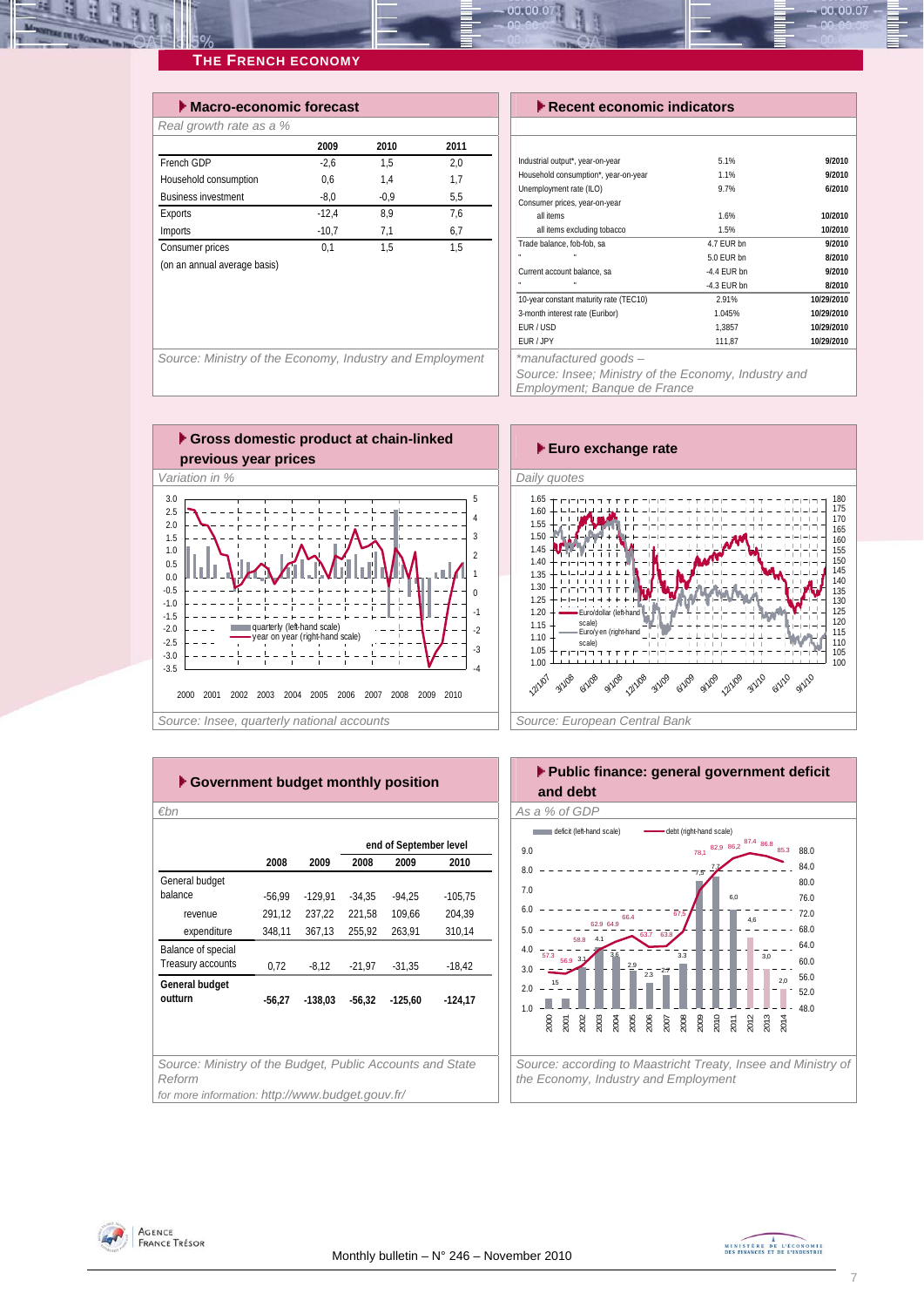|    | $\blacktriangleright$ Timetable for the release of French economic indicators |    |                                                         |  |  |  |  |  |  |  |
|----|-------------------------------------------------------------------------------|----|---------------------------------------------------------|--|--|--|--|--|--|--|
|    | November 2010                                                                 |    | December 2010                                           |  |  |  |  |  |  |  |
| 9  | Central government budget: statement at end of September                      | 2  | Job seekers Q3-2010 (BIT)                               |  |  |  |  |  |  |  |
| 9  | Foreign trade in September                                                    | 8  | Foreign trade in October                                |  |  |  |  |  |  |  |
| 9  | Industrial investments: Quaterly October survey                               | 9  | Payroll employment: final results Q3-2010               |  |  |  |  |  |  |  |
| 10 | Industrial output in September                                                | 10 | Industrial output in October                            |  |  |  |  |  |  |  |
| 10 | Consumer prices: index for October                                            | 14 | Balance of payments in October                          |  |  |  |  |  |  |  |
| 12 | National quarterly accounts: first results Q3-2010                            | 14 | Consumer prices: index for November                     |  |  |  |  |  |  |  |
| 15 | Balance of payments in September                                              | 17 | Industrial trends: monthly survey for December          |  |  |  |  |  |  |  |
| 16 | Payroll employment: provisional results Q3-2010                               | 23 | Household consumption of manufactured goods in November |  |  |  |  |  |  |  |
| 26 | Household consumption of manufactured goods in October                        | 28 | National quarterly accounts: first results Q3-2010      |  |  |  |  |  |  |  |
| 26 | Job seekers in October                                                        | 28 | New building starts in November                         |  |  |  |  |  |  |  |
| 30 | New building starts in October                                                |    |                                                         |  |  |  |  |  |  |  |
| 30 | Sales of new dwelling units: Q3-2010                                          |    |                                                         |  |  |  |  |  |  |  |
| 30 | Industrial producer prices: October index                                     |    |                                                         |  |  |  |  |  |  |  |
|    | Harmonized index of consumer prices - Eurozone (Eurostat)                     |    |                                                         |  |  |  |  |  |  |  |
|    | Index for October: November 16                                                |    |                                                         |  |  |  |  |  |  |  |
|    | Index for November: December 16                                               |    |                                                         |  |  |  |  |  |  |  |

00.00.0

#### **INTERNATIONAL COMPARISONS**







00.00.07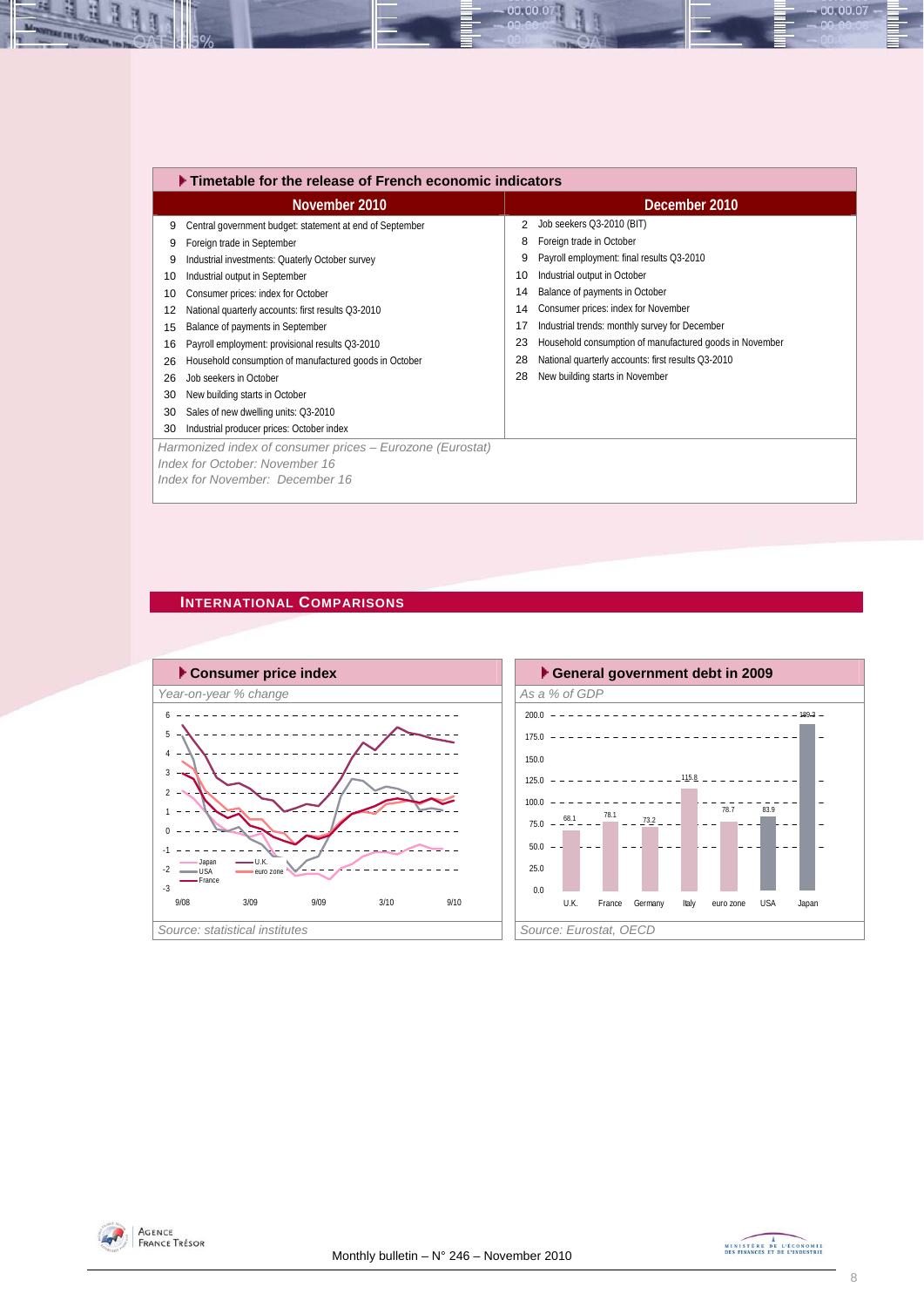#### **FRENCH GOVERNMENT NEGOTIABLE DEBT OUTSTANDING -** *DETTE NEGOCIABLE DE L'ETAT*

 $-00.00.07$ 

#### **OAT au 31 octobre 2010** */ fungible Treasury bonds at October 31, 2010*

| En euros                             |                                                                                                                                                                                                                                                                                                                                                                                                                                                 |                                      |                                                                                |                |                              |                                             |                                                            |                                                  |                                                      |                             |                             |
|--------------------------------------|-------------------------------------------------------------------------------------------------------------------------------------------------------------------------------------------------------------------------------------------------------------------------------------------------------------------------------------------------------------------------------------------------------------------------------------------------|--------------------------------------|--------------------------------------------------------------------------------|----------------|------------------------------|---------------------------------------------|------------------------------------------------------------|--------------------------------------------------|------------------------------------------------------|-----------------------------|-----------------------------|
| <b>CODE ISIN</b><br>Euroclear France | Libellé de l'emprunt /<br>Bond                                                                                                                                                                                                                                                                                                                                                                                                                  | Encours / Outstanding                | Coefficient d'indexation / Valeur nominale/ démembré<br>indexation coefficient | face value     | /stripped                    | <b>CODE ISIN</b><br><b>Euroclear France</b> | Libellé de l'emprunt /<br>Bond                             | Encours / Outstanding                            | Coefficient d'indexation<br>/ indexation coefficient | Valeur nominale/ face value | démembré<br>/ stripped      |
|                                      | Échéance 2011                                                                                                                                                                                                                                                                                                                                                                                                                                   | 48 560 699 562                       |                                                                                |                |                              |                                             | Échéance 2020                                              | 55 518 501 250                                   |                                                      |                             |                             |
| FR0000570731                         | OAT 6,5% 25 avril 2011                                                                                                                                                                                                                                                                                                                                                                                                                          | 18 401 445 710                       |                                                                                |                | 449 000 000                  | FR0010854182                                | OAT 3,5% 25 avril 2020                                     | 27 318 000 000                                   |                                                      |                             | 439 000 000                 |
| FR0010094375                         | OATi 1,6% 25 juillet 2011                                                                                                                                                                                                                                                                                                                                                                                                                       | 14 504 367 520 (1)                   | 1,11856                                                                        | 12 967 000 000 | $\Omega$                     | FR0010050559                                | OATEi 2,25% 25 juillet 2020                                | 22 770 501 250 (1)                               | 1,13995                                              | 19 975 000 000              | $\sqrt{ }$                  |
| FR0000187874                         | OAT 5% 25 octobre 2011                                                                                                                                                                                                                                                                                                                                                                                                                          | 15 654 886 332                       |                                                                                |                | 126 000 000                  | FR0010949651                                | OAT 2,5% 25 octobre 2020                                   | 5 430 000 000                                    |                                                      |                             | 88 000 000                  |
|                                      | Échéance 2012                                                                                                                                                                                                                                                                                                                                                                                                                                   | 64 764 572 963                       |                                                                                |                |                              |                                             | Échéance 2021                                              | 29 677 000 000                                   |                                                      |                             |                             |
| FR0000188328                         | OAT 5% 25 avril 2012                                                                                                                                                                                                                                                                                                                                                                                                                            | 20 576 110 580                       |                                                                                |                | 168 000 000                  | FR0010192997                                | OAT 3,75% 25 avril 2021                                    | 29 677 000 000                                   |                                                      |                             | 243 000 000                 |
| FR0000188013<br>FR0000188690         | OATEI 3% 25 juillet 2012<br>OAT 4,75% 25 octobre 2012                                                                                                                                                                                                                                                                                                                                                                                           | 17 073 642 120 (1)<br>21 629 122 924 | 1.17798                                                                        | 14 494 000 000 | $\Omega$<br>108 000 000      | FR0000571044                                | Échéance 2022<br>OAT 8,25% 25 avril 2022                   | 7709 304 390<br>1 243 939 990                    |                                                      |                             | 771 000 000                 |
| FR0000570780                         | OAT 8.5% 26 décembre 2012                                                                                                                                                                                                                                                                                                                                                                                                                       | 5 485 697 339                        |                                                                                |                |                              | FR0010899765                                | OATEi 1,1% 25 juillet 2022                                 | 6 465 364 400                                    | 1,01338                                              | 6 380 000 000               | $\sqrt{ }$                  |
|                                      | Échéance 2013                                                                                                                                                                                                                                                                                                                                                                                                                                   | 60 445 000 629                       |                                                                                |                |                              |                                             | Échéance 2023                                              | 41 212 620 933                                   |                                                      |                             |                             |
| FR0000188989                         | OAT 4% 25 avril 2013                                                                                                                                                                                                                                                                                                                                                                                                                            | 22 032 183 879                       |                                                                                |                | 354 000 000                  | FR0000571085                                | OAT 8,5% 25 avril 2023                                     | 10 606 195 903                                   |                                                      |                             | 6 705 000 000               |
| FR0000188955                         | OATi 2,5% 25 juillet 2013                                                                                                                                                                                                                                                                                                                                                                                                                       | 17 863 059 071 (1)                   | 1,13648                                                                        | 15 717 882 471 | $\mathbf{0}$                 | FR0010585901                                | OATi 2,1% 25 juillet 2023                                  | 9 103 425 030 (1)                                | 1,04601                                              | 8 703 000 000               | $\sqrt{ }$                  |
| FR0010011130                         | OAT 4% 25 octobre 2013                                                                                                                                                                                                                                                                                                                                                                                                                          | 20 549 757 679                       |                                                                                |                | 205 000 000                  | FR0010466938                                | OAT 4,25% 25 octobre 2023                                  | 21 503 000 000                                   |                                                      |                             | 182 000 000                 |
|                                      | Échéance 2014                                                                                                                                                                                                                                                                                                                                                                                                                                   | 38 988 724 224                       |                                                                                |                |                              |                                             | Échéance 2025                                              | 13 856 928 118                                   |                                                      |                             |                             |
| FR0010061242                         | OAT 4% 25 avril 2014                                                                                                                                                                                                                                                                                                                                                                                                                            | 20 334 752 234                       |                                                                                |                | 484 000 000                  | FR0000571150                                | OAT 6% 25 octobre 2025                                     | 13 856 928 118                                   |                                                      |                             | 3 074 000 000               |
| FR0010112052                         | OAT 4% 25 octobre 2014                                                                                                                                                                                                                                                                                                                                                                                                                          | 18 653 971 990                       |                                                                                |                | 195 000 000                  |                                             | Échéance 2026                                              | 11 392 000 000                                   |                                                      |                             |                             |
|                                      | Échéance 2015                                                                                                                                                                                                                                                                                                                                                                                                                                   | 64 774 959 973                       |                                                                                |                |                              | FR0010916924                                | OAT 3,5% 25 avril 2026                                     | 11 392 000 000                                   |                                                      |                             | 204 000 000                 |
| FR0010163543                         | OAT 3,5% 25 avril 2015                                                                                                                                                                                                                                                                                                                                                                                                                          | 19 388 313 893                       |                                                                                |                | 289 000 000                  |                                             | Échéance 2028                                              | 17 092 946                                       |                                                      |                             |                             |
| FR0010135525                         | OATEI 1,6% 25 juillet 2015                                                                                                                                                                                                                                                                                                                                                                                                                      | 15 696 646 080 (1)                   | 1.11704                                                                        | 14 052 000 000 |                              | FR0000571226                                | OAT zéro coupon 28 mars 2028                               | 17 092 946 (3)                                   |                                                      | 46 232 603                  |                             |
| FR0010216481                         | OAT 3% 25 octobre 2015                                                                                                                                                                                                                                                                                                                                                                                                                          | 29 690 000 000                       |                                                                                |                | 19 000 000                   |                                             |                                                            |                                                  |                                                      |                             |                             |
|                                      | Échéance 2016                                                                                                                                                                                                                                                                                                                                                                                                                                   | 50 128 000 000                       |                                                                                |                |                              |                                             | Échéance 2029                                              | 29 510 997 121                                   |                                                      |                             |                             |
| FR0010288357                         | OAT 3,25% 25 avril 2016                                                                                                                                                                                                                                                                                                                                                                                                                         | 24 908 000 000                       |                                                                                |                | 411 000 000                  | FR0000571218<br>FR0000186413                | OAT 5,5% 25 avril 2029<br>OATi 3.4% 25 juillet 2029        | 20 625 880 458<br>8 8 8 11 6 6 6 3 (1)           | 1.19245                                              | 7 451 144 000               | 3 379 000 000<br>$\sqrt{ }$ |
| FR0000187361                         | OAT 5% 25 octobre 2016                                                                                                                                                                                                                                                                                                                                                                                                                          | 25 220 000 000                       |                                                                                |                | 833 000 000                  |                                             | Échéance 2032                                              | 31 034 517 600                                   |                                                      |                             |                             |
| FR0010415331                         | Échéance 2017<br>OAT 3,75% 25 avril 2017                                                                                                                                                                                                                                                                                                                                                                                                        | 62 577 405 000<br>22 375 000 000     |                                                                                |                | 4 000 000                    | FR0000188799                                | OATEI 3,15% 25 juillet 2032                                | 10 821 195 000 (1)                               | 1,15500                                              | 9 369 000 000               | $\sqrt{ }$                  |
| FR0010235176                         |                                                                                                                                                                                                                                                                                                                                                                                                                                                 |                                      | 1,07900                                                                        | 20 195 000 000 | $\Omega$                     | FR0000187635                                | OAT 5,75% 25 octobre 2032                                  | 20 213 322 600                                   |                                                      |                             | 8 119 000 000               |
|                                      | OATi 1% 25 juillet 2017                                                                                                                                                                                                                                                                                                                                                                                                                         | 21 790 405 000 (1)                   |                                                                                |                |                              |                                             | Échéance 2035                                              | 17 848 000 000                                   |                                                      |                             |                             |
| FR0010517417                         | OAT 4,25% 25 octobre 2017<br>Échéance 2018                                                                                                                                                                                                                                                                                                                                                                                                      | 18 412 000 000<br>41 565 000 000     |                                                                                |                | 5 000 000                    | FR0010070060                                | OAT 4.75% 25 avril 2035                                    | 17 848 000 000                                   |                                                      |                             | 3 820 000 000               |
|                                      |                                                                                                                                                                                                                                                                                                                                                                                                                                                 |                                      |                                                                                |                |                              |                                             | Échéance 2038                                              | 23 889 000 000                                   |                                                      |                             |                             |
| FR0010604983                         | OAT 4% 25 avril 2018                                                                                                                                                                                                                                                                                                                                                                                                                            | 22 545 000 000                       |                                                                                |                | 327 000 000                  | FR0010371401                                | OAT 4% 25 octobre 2038                                     | 23 889 000 000                                   |                                                      |                             | 4 273 000 000               |
| FR0010670737                         | OAT 4.25% 25 octobre 2018                                                                                                                                                                                                                                                                                                                                                                                                                       | 19 020 000 000                       |                                                                                |                | 94 000 000                   |                                             | Échéance 2040                                              | 7 290 298 600                                    |                                                      |                             |                             |
|                                      | Échéance 2019                                                                                                                                                                                                                                                                                                                                                                                                                                   | 64 489 630 065                       |                                                                                |                |                              | FR0010447367                                | OATEi 1,8% 25 juillet 2040                                 | 7 290 298 600                                    | 1.06990                                              | 6814000000                  |                             |
| FR0000189151                         | OAT 4,25% 25 avril 2019                                                                                                                                                                                                                                                                                                                                                                                                                         | 28 002 000 000                       |                                                                                |                | 142 000 000                  |                                             | Échéance 2041                                              | 13 298 000 000                                   |                                                      |                             |                             |
| FR0010850032                         | OATi 1,3% 25 juillet 2019                                                                                                                                                                                                                                                                                                                                                                                                                       | 5 958 484 560 (1)                    | 1,01542                                                                        | 5 868 000 000  |                              | FR0010773192                                | OAT 4,5% 25 avril 2041                                     | 13 298 000 000                                   |                                                      |                             | 3 432 000 000               |
| FR0000570921<br>FR0010776161         | OAT 8,5% 25 octobre 2019<br>OAT 3,75% 25 octobre 2019                                                                                                                                                                                                                                                                                                                                                                                           | 8 844 392 893<br>21 666 000 000      |                                                                                |                | 4 318 000 000<br>900 000 000 |                                             | Échéance 2055                                              | 14 926 000 000                                   |                                                      |                             |                             |
| FR0000570954                         | OAT cap. 9,82% 31 décembre 2019                                                                                                                                                                                                                                                                                                                                                                                                                 | 18 752 612 (2)                       |                                                                                | 6 692 154      |                              | FR0010171975                                | OAT 4% 25 avril 2055                                       | 14 926 000 000                                   |                                                      |                             | 4 258 000 000               |
|                                      |                                                                                                                                                                                                                                                                                                                                                                                                                                                 |                                      |                                                                                |                |                              |                                             | Échéance 2060                                              | 5 000 000 000                                    |                                                      |                             |                             |
|                                      |                                                                                                                                                                                                                                                                                                                                                                                                                                                 |                                      |                                                                                |                |                              | FR0010870956                                | OAT 4% 25 avril 2060                                       | 5 000 000 000                                    |                                                      |                             | 986 000 000                 |
|                                      |                                                                                                                                                                                                                                                                                                                                                                                                                                                 |                                      |                                                                                |                |                              |                                             |                                                            | <b>Total OAT / total fungible Treasury bonds</b> |                                                      |                             | 798 474 253 374             |
|                                      | (1) Encours OAT indexées = valeur nominale x coefficient d'indexation / indexed bonds outstanding = face value x indexation coefficient<br>(2) y compris intérêts capitalisés au 31/12/2009 / including coupons capitalized at 12/31/2009; non offerte à la souscription / not open to subscription                                                                                                                                             |                                      |                                                                                |                |                              |                                             |                                                            | Encours démembré /stripped outstanding           |                                                      |                             | 49 404 000 000              |
|                                      | (3) valeur actualisée au 28/03/2009 / actualized value at 03/28/2009 ; non offerte à la souscription / not open to subscription<br>OATi: OAT indexée sur l'indice français des prix à la consommation (hors tabac) / OAT indexed on the French consumer price index (excluding tobacco)<br>OAT€i : OAT indexée sur l'indice des prix à la consommation harmonisé de la zone euro (hors tabac) / OAT indexed on the eurozone harmonized index of |                                      |                                                                                |                |                              |                                             | En % des lignes démembrables<br>As a % of strippable bonds |                                                  |                                                      |                             | 6.4%                        |
| consumer price (excluding tobacco)   |                                                                                                                                                                                                                                                                                                                                                                                                                                                 |                                      |                                                                                |                |                              |                                             | Durée de vie moyenne                                       |                                                  |                                                      |                             | 10 ans et 44 jours          |
|                                      |                                                                                                                                                                                                                                                                                                                                                                                                                                                 |                                      |                                                                                |                |                              |                                             | Average maturity                                           |                                                  |                                                      |                             | 10 years and 44 days        |



H

**EX IN 1 Town** 



 $-00,00,07$ 

 $00.00$